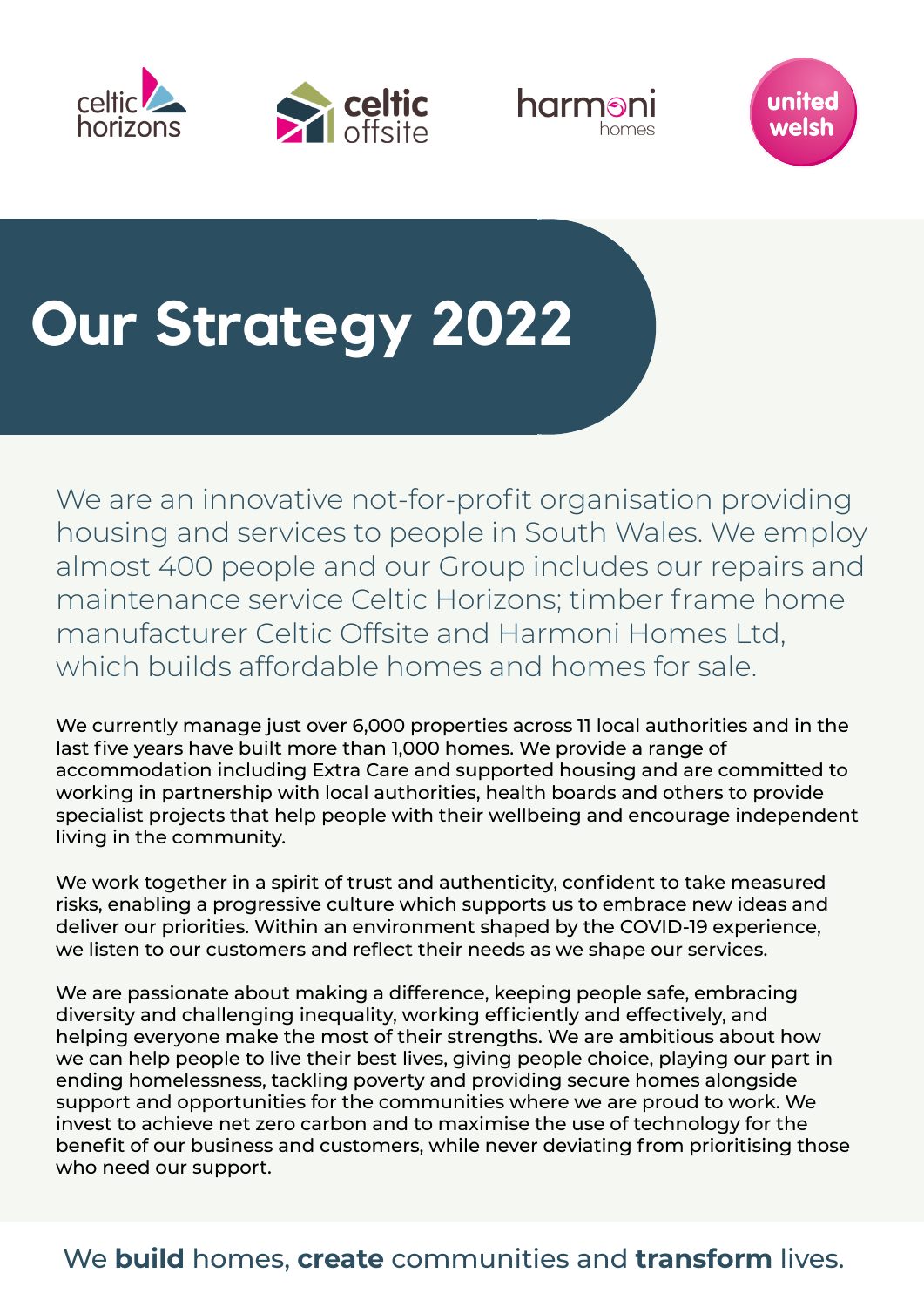## **What we are going to do in the next five years**

**1.** By 2026, 5,000 tenants will be using TED, the Tenant App.

**2.** By 2027 provide at least 1,300 new homes with directly delivered properties built to high levels of energy efficiency 15% of which use Passivhaus principles.

**3.** By 2026 electrify all of our fleet vehicles.

**4.** By 2024, Celtic Offsite makes a surplus and so is enabled to make a positive contribution towards our optimised retrofit programme.